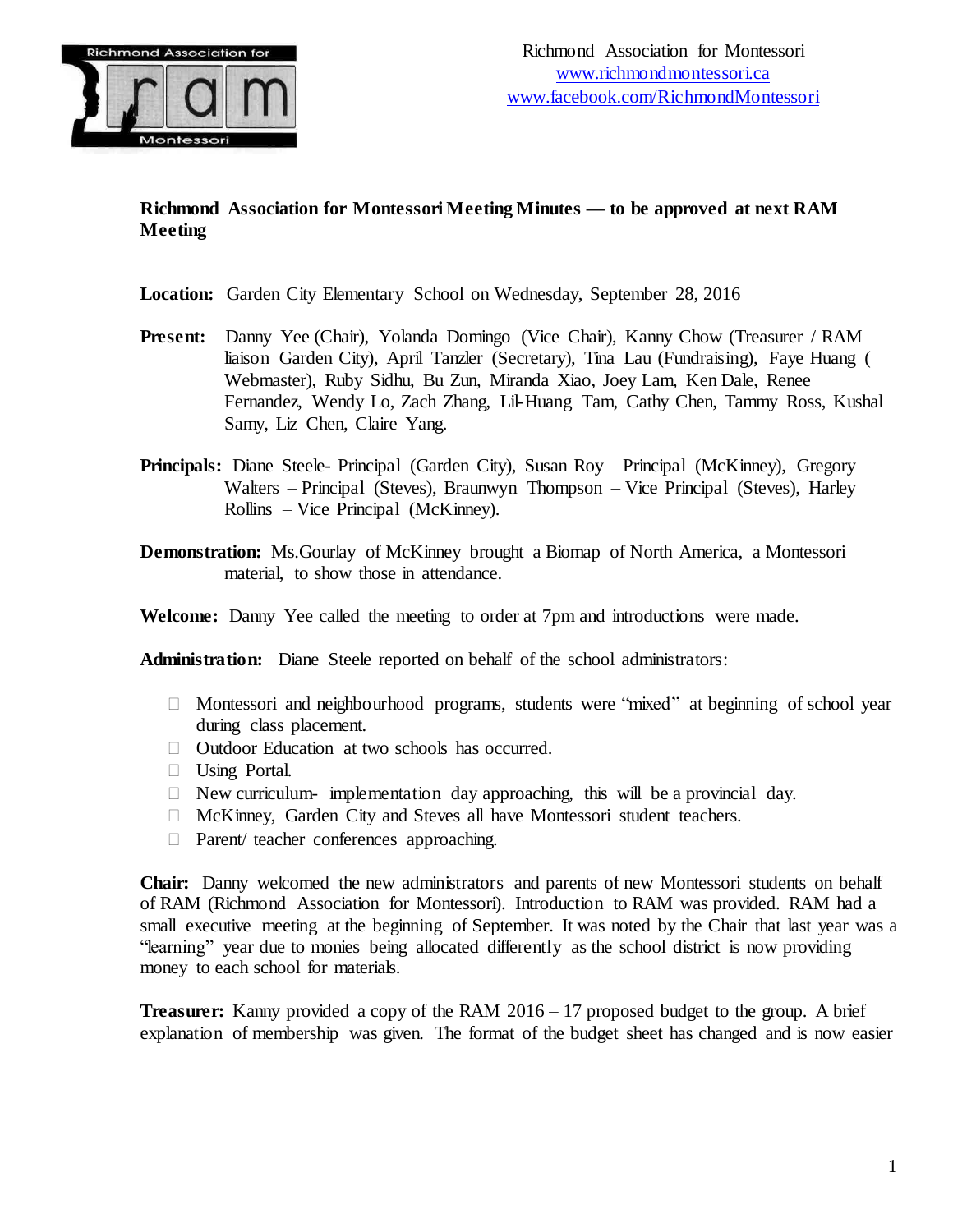

to read. RAM executive members have proposed a conservative budget for the 2016/2017 school year. An explanation of the allocation of funds was given. Last year \$4500 from the school district was given to each school for Montessori materials. RAM funds will not be allocated to materials until the school district funding is used first. Bursary's for teachers will be capped at \$300/ teacher and will be subject to an application process. Kanny explained that in the past only a handful of teachers were using these funds and that this would ensure a fair chance to all teachers to apply for the bursaries. This proposal generated a discussion amongst the group in attendance.

### **Discussion:**

- It was pointed out that there is \$35, 569.17 in the chequing/savings account as well as \$22, 226.88 in the term deposit and that the proposed budget was too conservative given these amounts.
- $\Box$  The group was in agreement to revisit the proposed 2016-17 budget.
- $\Box$  A suggestion was made to look at creating a 3 year plan for allocation of funds which would include a contingency fund.

**Motion: To revise the 2016-17 Proposed Budget as follows: To increase the total monies to** each school to \$5,000 from \$2,500, separate from the bursaries, for a total of \$15,000 with the **deadline for application for bursaries to be December 9, 2016. The bursary amount is raised to \$5400 ( \$300 per teacher).(Moved by Danny and seconded by Kushal, approved, motion carried).**

 $\Box$  Still money left over from 2015/2016 funds for McKinney and Steves. Braunwyn presented a RAM Funding Proposal from Steves Montessori Teachers for \$3,660.

## **Motion: To approve RAM Funding Proposal from Steves Montessori Teachers in the amount of \$3,660. (Moved by Kushal and seconded by Tina, approved, motion carried).**

 $\Box$  Additional ideas were to revisit the vision of RAM as we are in a transition period; look into what the criteria is for maintaining membership as we are a registered charity and to get feedback from the 3 schools as to what the teachers would want funds for.

### **Action points:**

- $\Box$  RAM will create a 3 year budget plan to present at the next RAM meeting to members and to school administrators.
- $\Box$  School administrators will share feedback from their Montessori teachers about what they need/ wish for when it comes to allocation of RAM funds.
- □ RAM/ PAC liaison position is still vacant for McKinney.